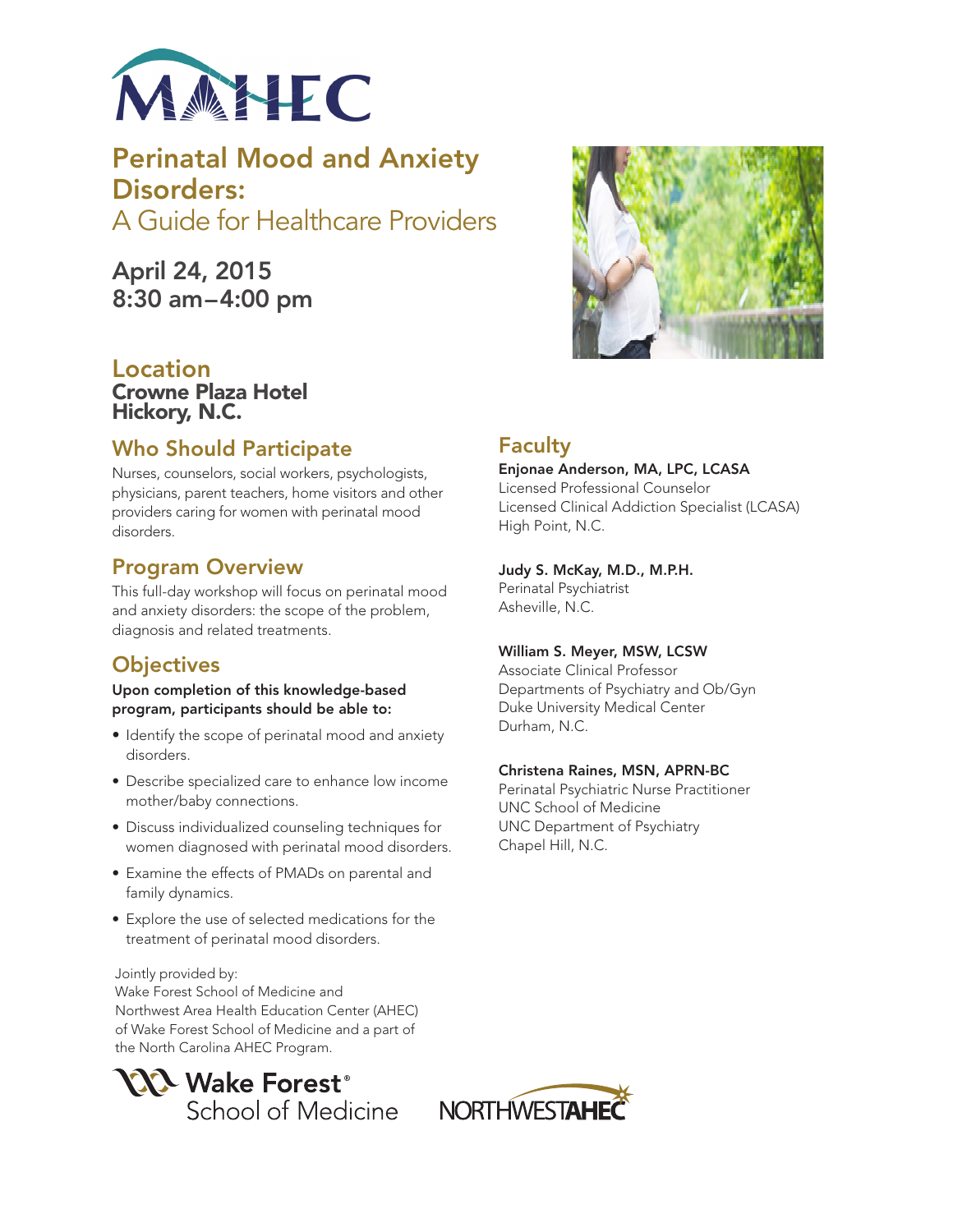## **Credits**

#### 6.0 CNE Contact Hours

The Mountain Area Health Education Center's Department of Nursing Education is an Approved Provider of continuing nursing education by the North Carolina Nurses Association, an accredited approver by the American Nurses Credentialing Center's Commission on Accreditation. Participants must attend entire activity to receive credit. No partial credit is given for this activity. MAHEC adheres to the ANCC/ACCME Standards regarding industry support to continuing nursing education. Disclosure of presenters, planners, and commercial support relationships, if any, will be made known at the time of the activity.

#### 0.6 CEU Contact Hours

The Mountain Area Health Education Center designates this continuing education activity as meeting the criteria for 0.6 CEUs as established by the National Task force on the Continuing Education Unit. You must attend the entire workshop to receive CEUs.

#### CME Disclosure:

The Mountain Area Health Education Center adheres to ACCME Essential Areas, Standards, and Policies regarding industry support of continuing medical education. Disclosure of the planning committee and faculty's commercial relationships will be made known at the activity. Speakers are required to openly disclose any limitations of data and/or any discussion of any offlabel, experimental, or investigational uses of drugs or devices in their presentations.

#### Resolution of Conflicts of Interest:

In accordance with the ACCME Standards for Commercial Support of CME, the Mountain Area Health Education Center will implement mechanisms, prior to the planning and implementation of this CME activity, to identify and resolve conflicts of interest for all individuals in a position to control content of this CME activity.

#### Credit Designation

The Mountain Area Health Education Center designates this educational activity for a maximum of 6 AMA PRA Category 1 Credits™. Physicians should only claim credit commensurate with the extent of their participation in the activity.

#### NAADAC:

MAHEC is a Provider approved by NAADAC Approved Education Provider Program. Provider #647. Full attendance is required to receive credit from NAADAC. 6.0 hours.

### NBCC:

MAHEC is an NBCC-Approved Continuing Education Provider (ACEPTM) and may offer NBCC-approved clock hours for events that meet NBCC requirements. The ACEP is solely responsible for all aspects of the program. 6.0 hours.

#### Psychologists:

MAHEC is recognized by the North Carolina Psychology Board as an approved provider of Category A Continuing Education for North Carolina Licensed Psychologists. Full attendance is required to receive credit from the NC Psychology Board. 6.0 hours.

## Registration Fee

☐ \$105— Registration fee

□ \$95 — Group of three or more, registering together

### **Hotel**

[Crowne Plaza Hotel](http://www.crowneplaza.com/redirect?path=hd&brandCode=cp&localeCode=en®ionCode=1&hotelCode=hcknc&_PMID=99801505&GPC=PMD) Hickory, NC Rate \$92 Call 828-323-1000

# Agenda

| $8:00$ am          | <b>Registration and Continental Breakfast</b>                                                                                 |
|--------------------|-------------------------------------------------------------------------------------------------------------------------------|
| $8:30$ am          | <b>Overview of Perinatal Mood and</b><br><b>Anxiety Disorders: Where Are We in</b><br>2015?<br>Christena Raines, MSN, APRN-BC |
| $9.45$ am          | <b>Break</b>                                                                                                                  |
| $10:00$ am         | Holding a Mother/Holding a Baby:<br><b>Forging Connections with the Low</b><br><b>Income Pregnant Woman</b>                   |
|                    | William S. Meyer, MSW, LCSW                                                                                                   |
| 11:15 am           | <b>Individualized Counseling Techniques</b><br>for Women with PMAD<br>Enjonae Anderson, MA, LPC, LCASA                        |
| $12:30 \text{ pm}$ | <b>Lunch</b> (provided)                                                                                                       |
| $1:30$ pm          | "My Experience with Postpartum<br>Depression"<br>Parent Panel                                                                 |
| $2:30$ pm          | <b>Break</b>                                                                                                                  |
| $2:45$ pm          | "A Catch 22" How to Use Medication<br>in the Treatment of PMAD<br>Judy S. McKay, M.D., M.P.H.                                 |
| 4:00 pm            | <b>Adjourn</b>                                                                                                                |